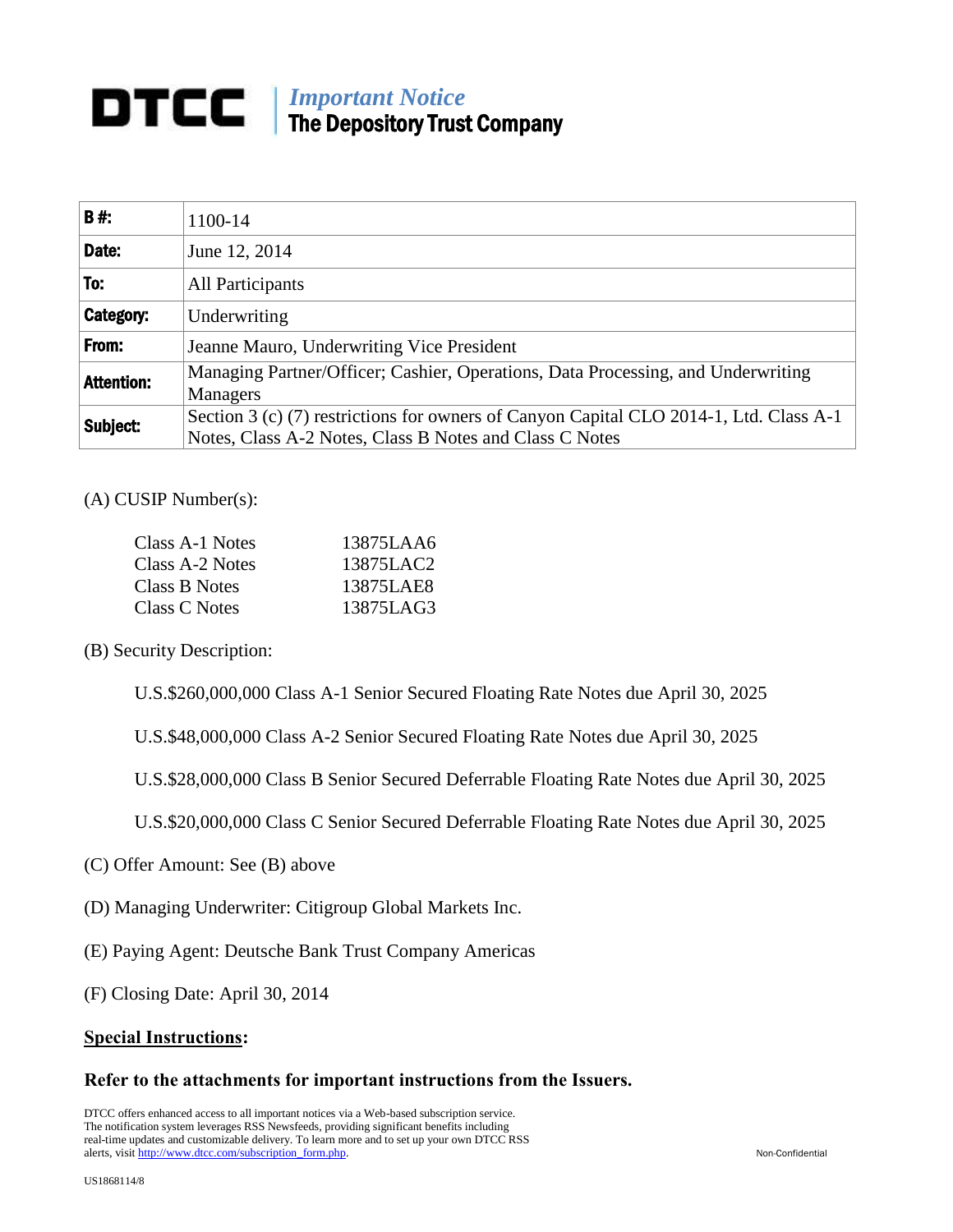## **CANYON CAPITAL CLO 2014-1, LTD. CANYON CAPITAL CLO 2014-1, LLC**

c/o MaplesFS Limited c/o Puglisi & Associates P.O. Box 1093, Boundary Hall, Cricket Square 850 Library Avenue, Suite 204 Grand Cayman KY1-1102, Cayman Islands Newark, Delaware 19711

U.S.\$260,000,000 Class A-1 Notes due 2025

CUSIP: 13875LAA6

U.S.\$48,000,000 Class A-2 Notes due 2025

CUSIP: 13875LAC2

U.S.\$28,000,000 Class B Notes due 2025

CUSIP: 13875LAE8

U.S.\$20,000,000 Class C Notes due 2025

CUSIP: 13875LAG3

The Issuers and the Initial Purchaser are putting Participants on notice that they are required to follow these purchase and transfer restrictions with regard to the above referenced securities.

In order to qualify for the exemption provided by Section  $3(c)(7)$  under the Investment Company Act of 1940, as amended (the "Investment Company Act"), and the exemption provided by Rule 144A under the Securities Act of 1933, as amended (the "Securities Act"), offers, sales and resales of the Class A-1 Senior Secured Floating Rate Notes due 2025, the Class A-2 Senior Secured Floating Rate Notes due 2025, the Class B Senior Secured Deferrable Floating Rate Notes due 2025 and the Class C Senior Secured Deferrable Floating Rate Notes due 2025 held through DTC (the "Securities") within the United States or to U.S. Persons may only be made in minimum denominations of \$250,000 to "qualified institutional buyers" ("QIBs") within the meaning of Rule 144A that are also "qualified purchasers" ("QPs") within the meaning of Section 2(a)(51)(A) of the Investment Company Act. Each purchaser of Securities (1) represents to and agrees with the Issuers and the Initial Purchaser that (A)(i) the purchaser is a QIB who is a QP (a "QIB/QP"); (ii) the purchaser is not a broker-dealer which owns and invests on a discretionary basis less than \$25 million in securities of unaffiliated issuers; (iii) the purchaser is not a participant-directed employee plan, such as a 401(k) plan; (iv) the QIB/QP is acting for its own account, or the account of another QIB/QP; (v) the purchaser is not formed for the purpose of investing in the Issuers; (vi) the purchaser, and each account for which it is purchasing, will hold and transfer at least the minimum denomination of Securities; (vii) the purchaser understands that the Issuers may receive a list of participants holding positions in its securities from one or more book-entry depositaries; and (viii) the purchaser will provide notice of the transfer restrictions to any subsequent transferees; or (B) it is not a U.S. Person and is purchasing the Securities outside the United States and (2) acknowledges that the Issuers have not been registered under the Investment Company Act and the Securities have not been registered under the Securities Act and represents to and agrees with the Issuers